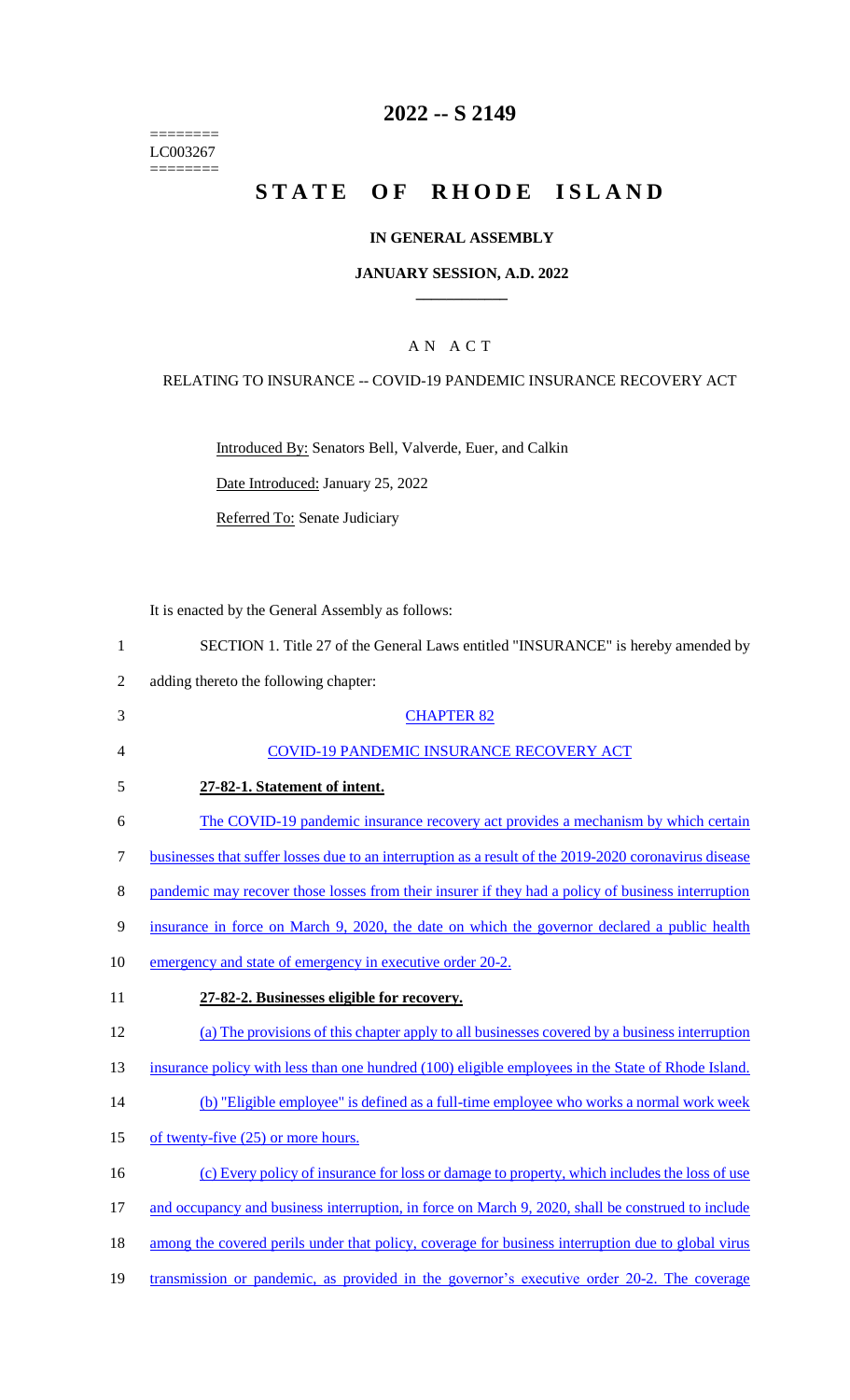- 1 provided would be subject to the limits under the policy and would indemnify the insured for losses
- 2 incurred during the state of emergency.
- 3 (d) An insurer which indemnifies an insured who has filed a claim pursuant to its provisions
- 4 may apply to the department of business regulation insurance division for relief and reimbursement
- 5 from funds collected and made available for this purpose
- 6 (e) The insurance commissioner is to establish procedures for the submission and
- 7 qualification of claims by insurers which are eligible for reimbursement, incorporating such
- 8 standards as are necessary to protect against the submission of fraudulent claims by insureds, and
- 9 appropriate safeguards for insurers to employ in the review and payment of such claims.
- 10 (f) The insurance commissioner shall impose upon, distribute among, and collect from
- 11 insurance companies, other than life and health insurance companies, the additional amounts as
- 12 may be necessary to recover the amounts paid pursuant to this chapter.
- 13 SECTION 2. This act shall take effect upon passage.

LC003267 ========

 $=$